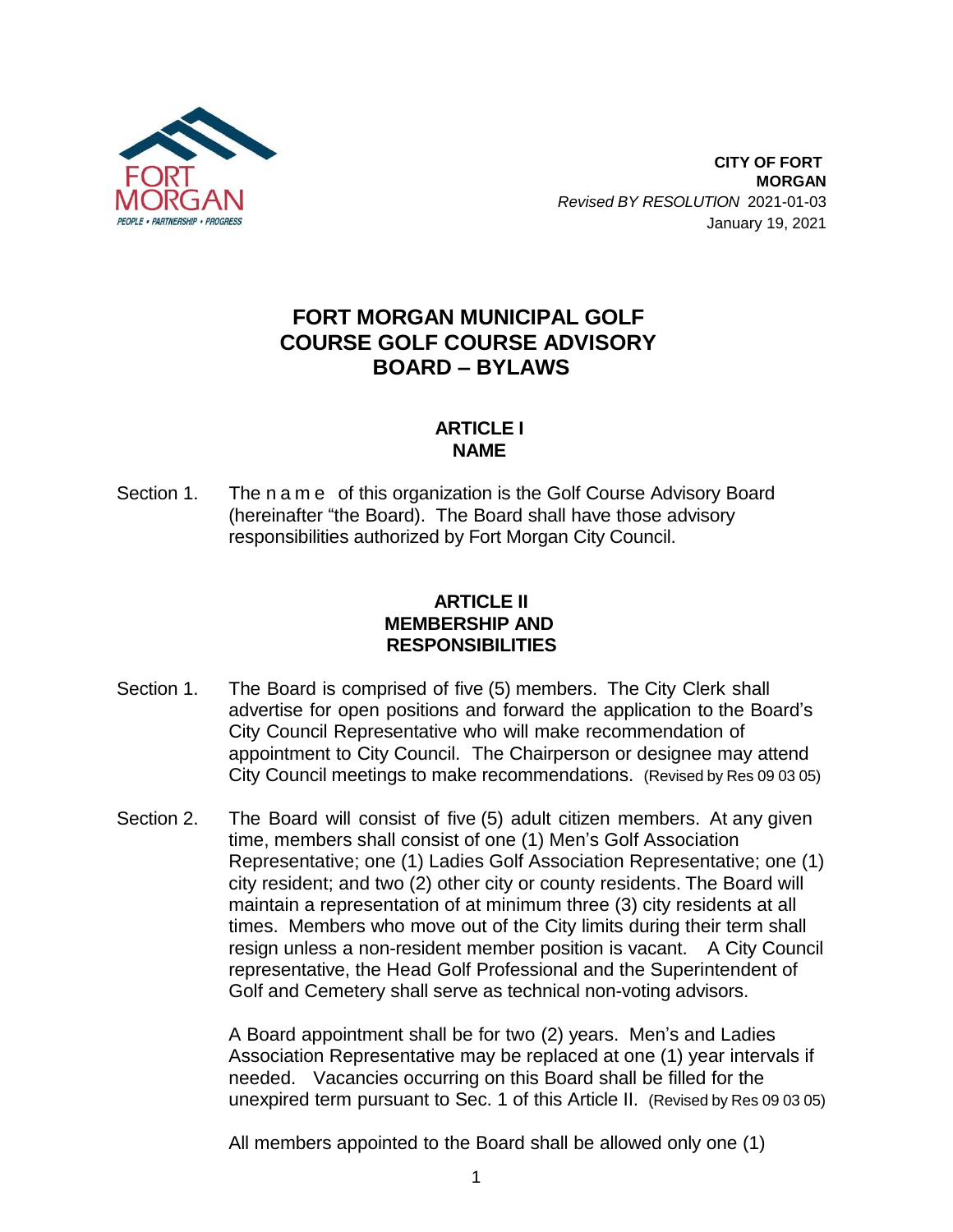reappointment or two (2) full terms, whichever is longer. In the event there are no applicants for a position on the Board, then a term-limited member may apply for the vacancy. Nothing in this rule prohibits any person from applying for a vacancy after they have been off the Board for at least one (1) term.  $(Revised by Res 09 03 05)$ 

- Section 3. A Board member may be removed by a majority vote of the Board members and only upon a showing of good cause.
- Section 4. A Board member shall be expected to attend all meetings. Failure to attend three (3) consecutive meetings may lead to removal from the Board pursuant to Article II, Sec. 3 of these Bylaws.
- Section 5. A Board member shall not receive a salary nor other compensation for services as a Board member.
- Section 6. The Board shall act as an advisory board and shall have the following functions:
	- a. To work in cooperation with the Golf Course Department Heads and other golf-related organizations in order to plan and implement programs and facilities for community residents.
	- b. To study, investigate and advise City Council in matters of long-range planning for the development, improvement and maintenance of golf facilities and services.
	- c. To obtain input from the community and make recommendations to Staff and City Council.
	- d. To study, investigate and advise City Council in matters regarding rules, regulations and policies as the Board believes necessary and proper for the management and use of the public golf facilities.
	- e. To study, investigate and advise City Council in matters regarding tournaments and sponsorships.
	- f. To study, investigate and advise City Council on matters regarding the operating budgets, fees and charges of the Fort Morgan Municipal Golf Course.
	- g. To assist the Golf Course Department Heads with development of marketing and promotion strategies.
	- h. To be an advocate for the Fort Morgan Municipal Golf Course to the community.